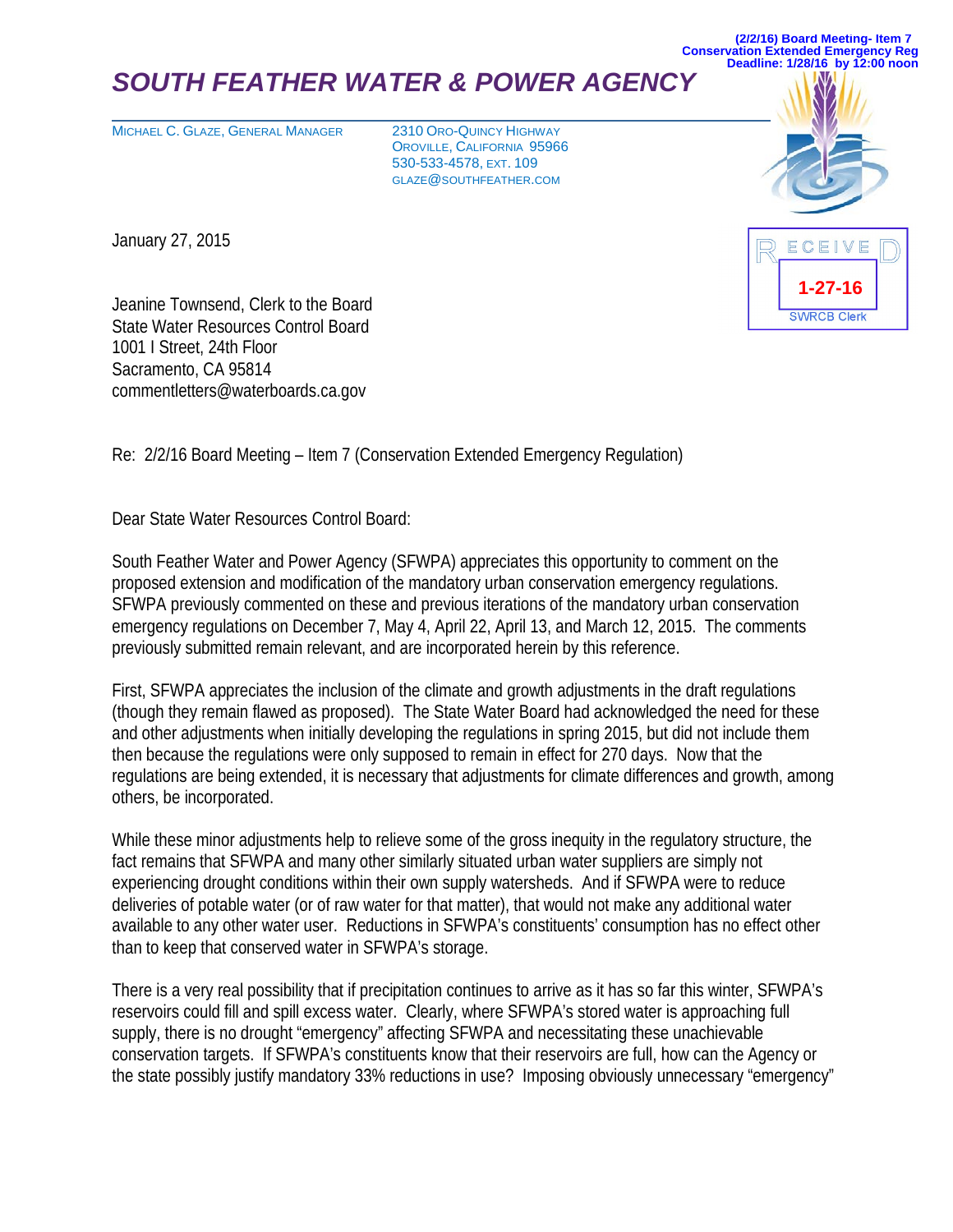Comment Letter, SWRCB January 27, 2016 Page 2

restrictions when the Agency is not experiencing drought conditions is arbitrary and capricious and will do nothing but confuse and anger ratepayers, leaving the Agency and the state with little credibility.

Although the proposed extended emergency regulations include a 4% conservation tier for suppliers not experiencing drought conditions, the minimum threshold to qualify of four years' reserved supply is ridiculous—especially given that this assumes the impossible circumstance that the supplier would not receive any rainfall at all in those four years. Requiring four years' supply and mandating the impossible assumption of zero precipitation for four consecutive years makes the 4% conservation tier totally unachievable except for a few suppliers in a unique situation.

Aside from the imposition of draconian measures on suppliers not facing drought conditions, there are many other issues that must be remedied before this proposed modification and extension can take effect.

#### *Evaluate necessity for emergency regulations toward end of wet season.*

As many have already said, the State Board is set to adopt these regulations at its February 2 meeting, which is far too early to determine whether drought conditions will persist into 2016. The State Water Board must commit to reevaluating the necessity for and provisions of the emergency regulations when sufficient objective hydrological data are available. Even if statewide water supplies have not reached a level where conservation measures should be uniformly rolled back, many individual suppliers will have reached that point. In order to retain credibility and to focus "emergency" measures only on areas where emergencies actually exist, the State Water Board must commit to reevaluating and rolling back, if necessary, the proposed emergency regulatory requirements to assure that they are not imposed where they are not needed, or where they will not provide any benefit to other water users.

#### *Recognize investments in water rights and storage.*

Allowances for "new, local, drought-resilient supplies" should apply to investments suppliers have historically made in water storage and water rights. The proposed modifications of the emergency regulations reward some suppliers who have recently made investments in certain water conservation projects, but ignore long-term, systematic improvements in water supply that other suppliers have been making for decades. Like the drought resiliency improvements recognized in the proposed regulations, utilization of SFWPA's long-term investments in water rights and storage "would not reduce the water available to another legal user of water or the environment." (Proposed 23 C.C.R. § 865(f)(3).) Water suppliers' investments in independent, drought resilient water rights and water storage must be recognized in the same manner as investments in new technologies, such as desalination, and should not be subject to the 4-year, no-precipitation threshold currently proposed.

#### *Conservation tiers based on only three months' usage are flawed and inequitable*

The conservation tiers were assigned based on potable water production from July-September 2013. According to the Notice of Proposed Emergency Rulemaking, these months were chosen because they "reflect the amount of water used for summer irrigation, which provides the greatest opportunity for conservation savings." (Notice, at p. N-5.) In some areas, summer ornamental irrigation "can account for as much as 80 percent of the water use." (Emergency Regulations Digest at p. 8.) While establishing tiers